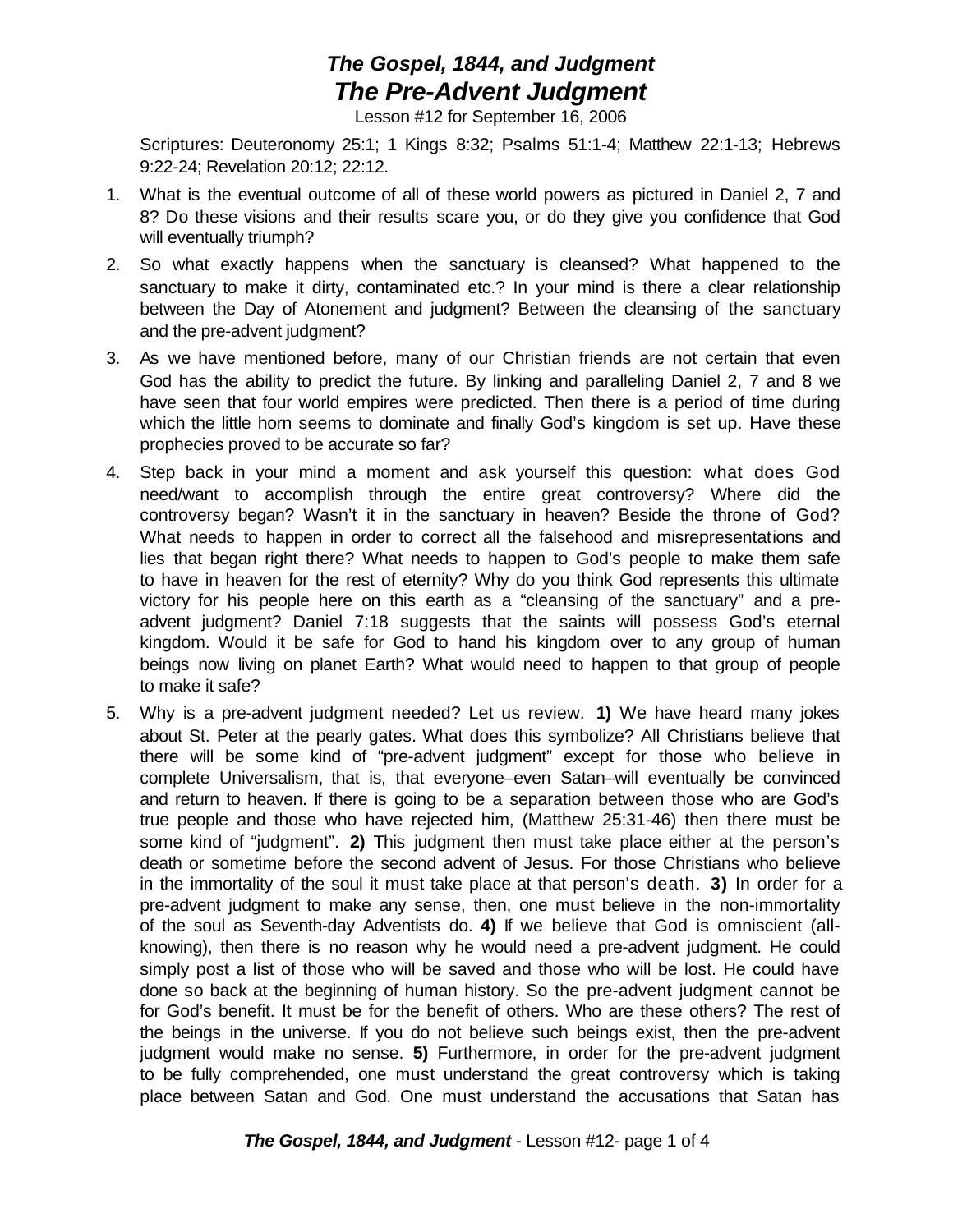made that God is arbitrary, vengeful, exacting, unforgiving, and severe; that he is an arbitrary judge and a harsh, exacting creditor. (These are all terms Ellen White uses.)

- 6. So how do we decide whether God or Satan is telling us the truth? The clearest way would be to observe how God deals with sinners. Everyone is nice to their friends, but a person's character can be really tested by the way he deals with his enemies. So how does God deal with his children who have turned into enemies? If all the false accusations and misunderstandings and lies about God could be cleared up–all of which began remember in the heavenly sanctuary–wouldn't that be correctly represented as a cleansing? If we could see through an open court system how God judges every one of his children, wouldn't we be able to make a clear decision about his trustworthiness? Without all of this background, it is difficult to make sense of the pre-advent judgment.
- 7. So who is judged at the time of the pre-advent judgment? The books of Daniel and Revelation seem to suggest that it is God's professed followers–people who have their names written in the Lamb's book of life. But Romans 3:4 seems to suggest that God himself is also being judged! How does this happen? If the truth becomes apparent in contrast to all the lies and misrepresentations of Satan and his emissaries here on this earth represented by the little horn, would that constitute a judgment, condemnation and a punishment for the little horn? Wouldn't the position of God's true people (referred to as saints) be vindicated and exonerated?
- 8. Is it important for God's judgment to be done in an open way before the entire onlooking universe? Why? Or why not?
- 9. Remember that God considered these issues so important that he was willing to die to answer the questions that had been raised against his character and government. As we have noted previously in Daniel 7-9, Daniel was pointed down to the time God would give his final answers: through the life and ministry of Jesus, (Daniel 9:24) Satan's accusations were all answered, and through the 2300 evenings and mornings prophecy (Daniel 8:14) he was pointed to the time when God would begin to judge the earth and vindicate his righteous children as he condemns Satan and his followers.
- 10. Who is judged in the pre-advent judgment? Read Matthew 22:1-14 and 25:31-46. Which of these parables do you think most closely represents the pre-advent judgment?
- 11. In Old Testament times the Day of Atonement was regarded as the day of judgment.
- 12. Is it important for us to recognize that in order for the judgment to be complete, the righteous must be shown to be right and the wicked must be shown to be wicked? How does this fit with Revelation 22:11? What is the ultimate standard by which we are judged? (John 3:17-21; 12:47,48) In what way does the truth serve as our judge? If God is able to replay our lives in 3-D, living color would that serve to demonstrate the truthfulness of his judgments and make clear our status? Or are motives rather than actions the critical issue?
- 13. In Hebrew thinking, for judgment to take place fairly, the righteous must be vindicated and the wicked must be punished. (Deuteronomy 25:1; 1 Kings 8:32).
- 14. In the context of our lessons how much is included under the title "the little horn"? Would it be a certain pope? All popes? The Roman Catholic system? All Catholics? All who have been led astray by Satan's lies and misrepresentations? Satan, himself?
- 15. Since the cleansing of the sanctuary appears to be the antitypical fulfillment of the Day of Atonement, what do you understand happened in that ancient sanctuary system on that special day? Was this a time of judgment? Cleansing? In the typical Day of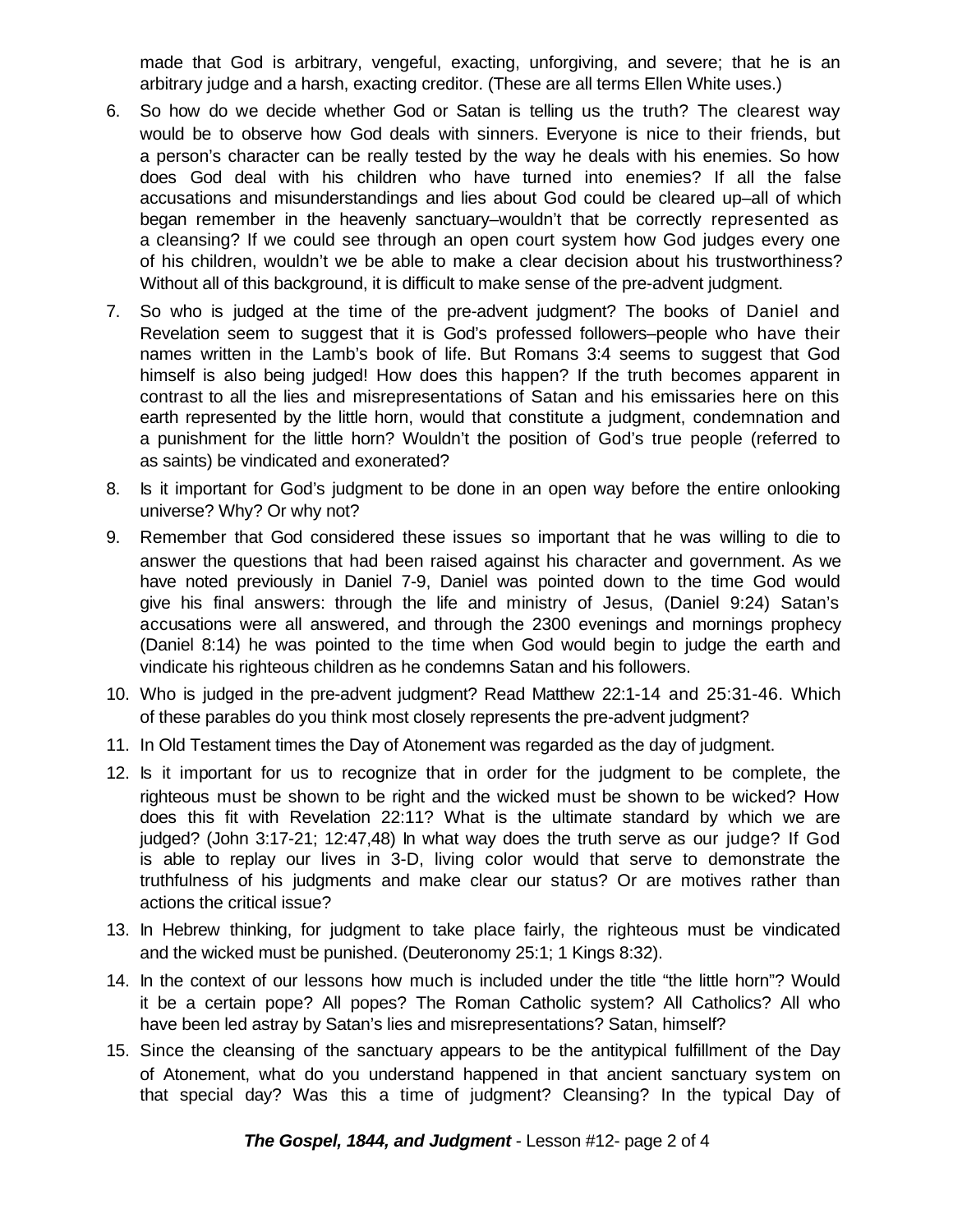Atonement, sacrifices were offered for the priests and for the people; then the high priest carried the blood of the sacrificial animal into the most holy place where he in symbol picked up the sins of the whole year that had been transferred to the sanctuary and carried them out and placed them on the head of the Azazel goat. This goat was then led away into the desert never to return to God's people. This was a very concrete example of God's plan to separate sins from his people. (Leviticus 16)

- 16. **For those of us living at this end of the world's history, what do we believe must happen in order to bring sin, wickedness, death, sickness, and disease to a final end? What needs to happen to defeat Satan?** Does everyone in the universe need to see clearly that his lies and misrepresentations are false? How can God make that clear? When sin and sinners are no more, no one who remains alive among the righteous will ever again sympathize with Satan. How does God accomplish that?
- 17. On the other side of the coin, what does God need to do to vindicate his own handling of the sin problem? How does he convince us that his kingdom, his character, and his government are all just and righteous and that it is safe for us to live in harmony with them for the rest of eternity?
- 18. Would it be unreasonable for the beings in the rest the universe to have questions about God's plan to bring some of us former rebels back into the kingdom of heaven? After God has openly reviewed the cases of all who are being judged, will it be apparent to all those who are observing (Daniel 7:9,10) that he is righteous and that all of Satan's accusations are false? Will God be proved to be right in what he has said? (Psalm 51:4; Romans 3:4) Will there be any questions about God, or about the devil, left in the minds of the onlooking universe when God has finished with this judgment process?
- 19. When Jesus comes back again he collects the righteous dead and living and takes them home to heaven with him. The wicked either remain dead or die at that point. Does this suggest that the ultimate final judgment of every case has already been made? Why would it be necessary for God to judge the wicked later? What group of individuals might still have questions about God's judgment? Is the purpose of the millennium so that we as human beings will have a chance to review God's judgments?
- 20. "Just as soon as the people of God are sealed in their foreheads–it is not any seal or mark that can be seen, but a settling into the truth, both intellectually and spiritually, so they cannot be moved–just as soon as God's people are sealed and prepared for the shaking, it will come. Indeed, it has begun already; the judgments of God are now upon the land, to give us warning, that we may know what is coming" (MS 173, 1902). *S.D.A. Bible Commentary* Vol. 4, p. 1161; *LDE* 219; *Maranatha* 200; *FLB* 287; *1MR* 249,250; *10MR* 252. What is it that we need to be fully convinced about? Could we, before the second advent, be so convinced of the truth about God and about the devil that we would never be tempted to rebel again? Would that prepare us for the second coming?
- 21. Clearly, judgment is a scary thing for us as human beings. Imagine standing before an all-knowing God on the day of judgment! There will be no lawyers to twist the truth! Who is the "accuser of the brethren"? (Revelation 12:10) If you were allowed to sit beside God in the judgment and listen to Satan rehearsing your life story, do you think you could vote for yourself? The Father, the Son and the Holy Spirit all speak for us, (Romans 8) while the devil is trying to accuse us. What is the result of this judgment? Will God be shown to be a perfectly righteous judge? (Romans 3:4) Will Satan be shown to be a liar, a murderer, a slanderer, and a false accuser of God's true people?
- 22. As you understand this judgment process how is it that we are "saved by faith" and "judged by works" but yet we face the judgment "on the basis of Christ's merits and not